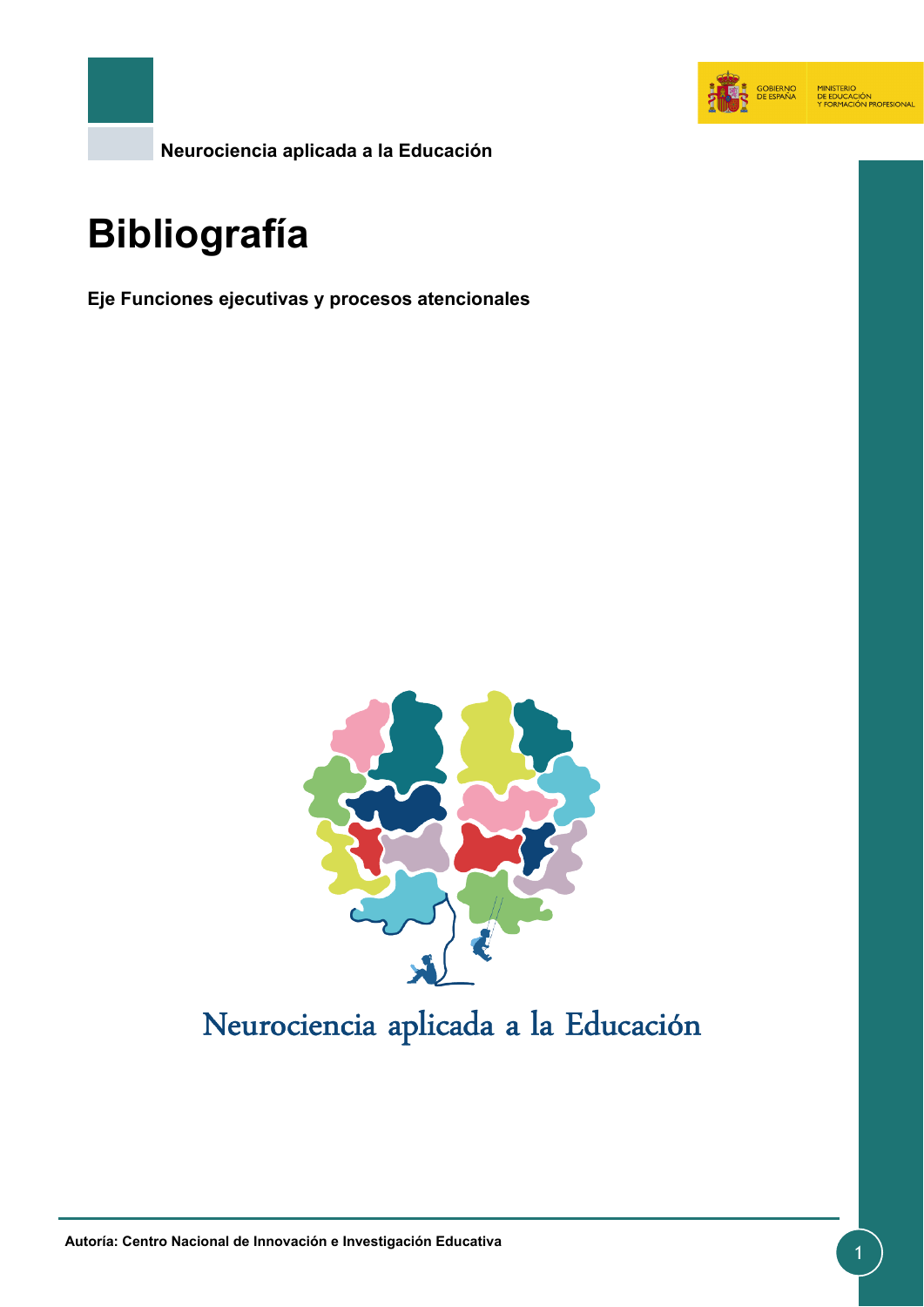

### **Bibliografía**

Baddeley, A. D. (1986). *Working Memory.* New York: Oxford University. Press.

- Baddeley, A. D., Logie, R., Bressi, S., Della Sala, S., & Spinnler, H. (1986). Dementia and working memory. *Quarterly Journal of Experimental Psychology, 38A,* 603-618.
- Baddeley, A. D. (1996). Exploring the central executive. *Quarterly Journal of Experimental Psychology, 49A*, 5-28.
- Bialystok, E., & DePape, A-M. (2009). Musical expertise, bilingualism, and executive functioning. *Journal of Experimental Psychology: Human Perception and Performance*, *35*(2), 565–574. doi: [10.1037/a0012735](http://psycnet.apa.org/doiLanding?doi=10.1037%2Fa0012735)
- Botvinick, M., Nystrom, L. E., Fissell, K., Carter, C. S., & Cohen, J. D. (1999). Conflict monitoring versus selection-for-action in anterior cingulate cortex. *Nature*, *402*(6758), 179. Broadbent (1953).
- Broadbent, D. E. (1953). Noise, paced performance and vigilance tasks. *British Journal of Psychology*, *44*(4), 295-303.
- Broadbrent, D. E. (1958). The effects of noise on behaviour. In D. E. Broadbent, *Perception and communication* (pp. 81-107). Elmsford, NY, US: Pergamon Press. doi: [10.1037/10037-005](http://psycnet.apa.org/record/2004-16224-005)
- Broadbent, D. E. (1970). Stimulus set and response set: Two kinds of selective attention. In D. Mostofsky (Ed.), *Attention: contemporary theory and analysis*, pp. 51-60. Appleton-Century-Crofts.
- Bugos, J. A., Perlstein, W. M., McCrae, C. S., Brophy, T. S., & Bedenbaugh, P. H. (2007). Individualized piano instruction enhances executive functioning and working memory in older adults. *Aging & Mental Health*, *11*, 464-471. Recuperado de [https://www.ncbi.nlm.nih.](https://www.ncbi.nlm.nih.gov/pubmed/17612811) [gov/pubmed/17612811](https://www.ncbi.nlm.nih.gov/pubmed/17612811)
- Bull, R., & Scerif, G. (2001). Executive functioning as a predictor of children's mathematics ability: Inhibition, switching, and working memory. *Developmental neuropsychology*, *19*(3), 273- 293. Recuperado de<https://www.ncbi.nlm.nih.gov/pmc/articles/PMC2729141/>
- Bull, R., Espy, K. A., & Wiebe, S. A. (2008). Short-term memory, working memory, and executive functioning in preschoolers: Longitudinal predictors of mathematical achievement at age 7 years. *Developmental neuropsychology*, *33*(3), 205-228.
- Calvo, A., & Bialystok, E. (2014). Independent effects of bilingualism and socioeconomic status on language ability and executive functioning. *Cognition*, *130*(3), 278-288. Recuperado de <https://www.ncbi.nlm.nih.gov/pmc/articles/PMC3921957/>
- Carlson, S. M., & Meltzoff, A. N. (2008). Bilingual experience and executive functioning in young children. *Developmental science*, *11*(2), 282-298. Recuperado de [http://ilabs.washington.](http://ilabs.washington.edu/meltzoff/pdf/08Carlson_Meltzoff_Bilingualism.pdf) [edu/meltzoff/pdf/08Carlson\\_Meltzoff\\_Bilingualism.pdf](http://ilabs.washington.edu/meltzoff/pdf/08Carlson_Meltzoff_Bilingualism.pdf)
- Carpenter, P. A., Just, M. A., & Reichle, E. D. (2000). Working memory and executive function: Evidence from neuroimaging. *Current opinion in neurobiology*, *10*(2), 195-199.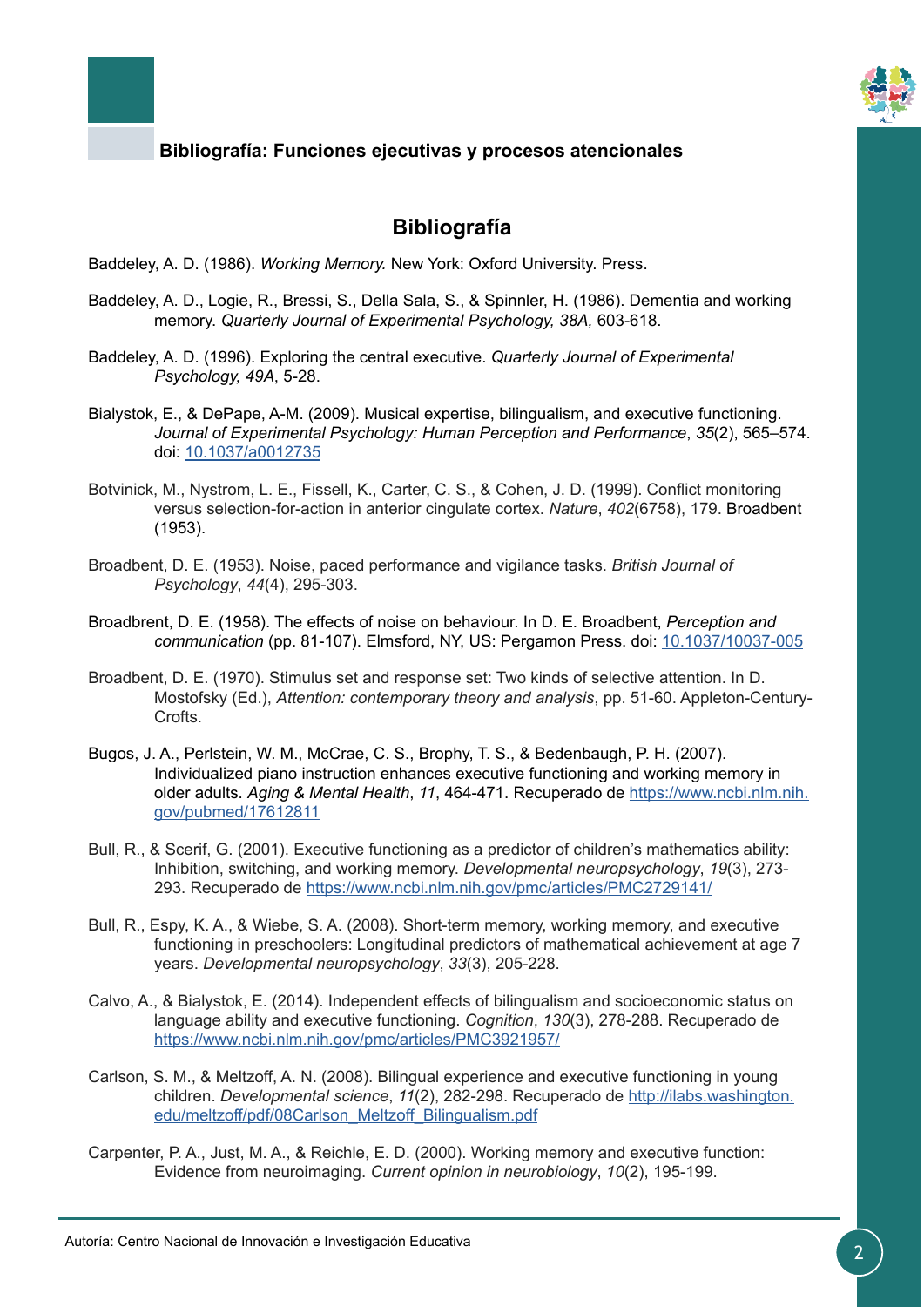

- Carretti, B., Borella, E., Cornoldi, C., & De Beni, R. (2009). Role of working memory in explaining the performance of individuals with specific reading comprehension difficulties: A metaanalysis. *Learning and Individual Differences, 19*, 246-251. Recuperado de [https://pdfs.](https://pdfs.semanticscholar.org/5269/a52c85913ed08520b766feee9f15c951e71d.pdf) [semanticscholar.org/5269/a52c85913ed08520b766feee9f15c951e71d.pdf](https://pdfs.semanticscholar.org/5269/a52c85913ed08520b766feee9f15c951e71d.pdf)
- Cave, K. R., & Pashler, H. (1995). Visual selection mediated by location: Selecting successive visual objects. *Perception & Psychophysics*, *57*(4), 421-432.
- Clark, C. A., Pritchard, V. E., & Woodward, L. J. (2010). Preschool executive functioning abilities predict early mathematics achievement. *Developmental psychology*, *46*(5), 1176. Recuperado de<http://psycnet.apa.org/buy/2010-17955-017>
- Davidson, M. C., Amso, D., Anderson, L. C., & Diamond, A. (2006). Development of cognitive control and executive functions from 4 to 13 years: Evidence from manipulations of memory, inhibition, and task switching. *Neuropsychologia*, *44*(11), 2037-2078. Recuperado de [https://](https://www.ncbi.nlm.nih.gov/pmc/articles/PMC1513793/) [www.ncbi.nlm.nih.gov/pmc/articles/PMC1513793/](https://www.ncbi.nlm.nih.gov/pmc/articles/PMC1513793/)
- Dawson, P., & Guare, R. (2014). Interventions to promote executive development in children and adolescents. In *Handbook of executive functioning* (pp. 427-443). Springer New York. Recuperado de [https://link.springer.com/chapter/10.1007%2F978-1-4614-8106-5\\_24](https://link.springer.com/chapter/10.1007%2F978-1-4614-8106-5_24)
- Delis, D. C. (2012). Delis rating of executive functions. *Bloomington,* MN: Pearson. Recuperado de <https://www.annualreviews.org/doi/10.1146/annurev.ne.18.030195.001205>
- Desimone, R., & Duncan, J. (1995). Neural mechanisms of selective visual attention. *Annual review of neuroscience*, *18*(1), 193-222.
- Diamond, A. (2006). The early development of executive functions. *Lifespan cognition: Mechanisms of change*, *210*, 70-95.
- Diamond, A., & Lee, K. (2011). Interventions shown to aid executive function development in children 4 to 12 years old. *Science*, *333*(6045), 959-964.Dowsett & Livesey, 2000.
- Diamond, A. (2012). Activities and programs that improve children's executive functions. *Current directions in psychological science*, *21*(5), 335-341. Recuperado de [https://www.ncbi.nlm.](https://www.ncbi.nlm.nih.gov/pubmed/25328287) [nih.gov/pubmed/25328287](https://www.ncbi.nlm.nih.gov/pubmed/25328287)
- Diamond, A., & Ling, D. S. (2016). Conclusions about interventions, programs, and approaches for improving executive functions that appear justified and those that, despite much hype, do not. *Developmental cognitive neuroscience*, *18*, 34-48. Recuperado de [http://www.](http://www.devcogneuro.com/Publications/Diamond_2016_conclusion_about_interventions_programs_and_approaches.pdf) devcogneuro.com/Publications/Diamond 2016 conclusion about interventions programs [and\\_approaches.pdf](http://www.devcogneuro.com/Publications/Diamond_2016_conclusion_about_interventions_programs_and_approaches.pdf)
- Dowsett, S. M., & Livesey, D. J. (2000). The development of inhibitory control in preschool children: Effects of "executive skills" training. *Developmental Psychobiology: The Journal of the International Society for Developmental Psychobiology*, *36*(2), 161-174.
- Duncan, J. (1984). Selective attention and the organization of visual information. *Journal of Experimental Psychology: General*, *113*(4), 501.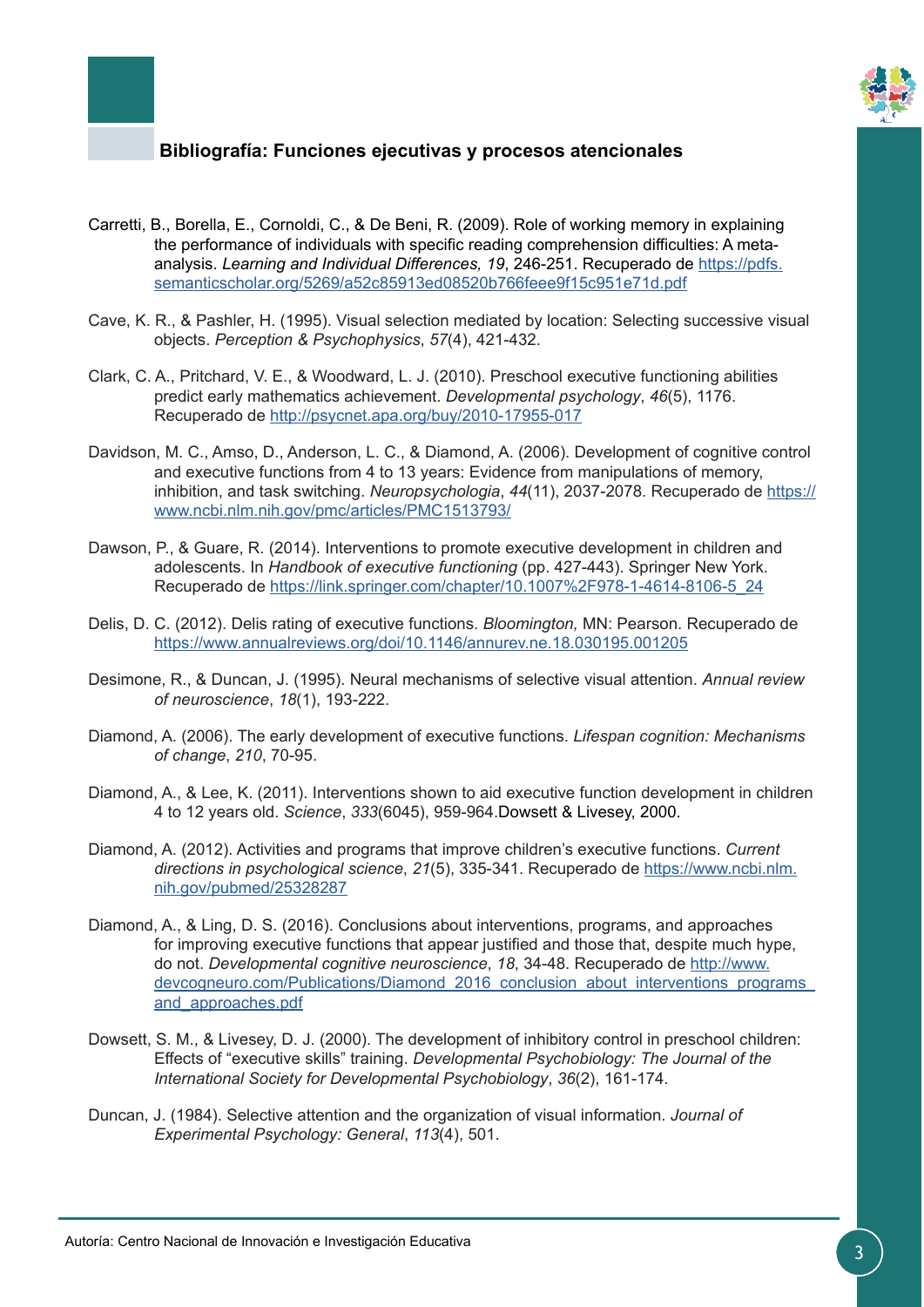

- Duncan, J., Emslie, H., Williams, P., Johnson, R., & Freer, C. (1996). Intelligence and the frontal lobe: The organization of goal-directed behavior. *Cognitive psychology*, *30*(3), 257-303.
- Duncan, J., Johnson, R., Swales, M., & Freer, C. (1997). Frontal lobe deficits after head injury: Unity and diversity of function. *Cognitive Neuropsychology*, *14*(5), 713-741.
- Duncan, J. (2004). Selective attention in distributed brain systems. *Cognitive neuroscience of attention*, 105-113.
- Engle, R. W., Tuholski, S. W., Laughlin, J. E., & Conway, A. R. (1999). Working memory, short-term memory, and general fluid intelligence: a latent-variable approach. *Journal of experimental psychology: General*, *128*(3), 309.
- Eriksen, C. W., & James, J. D. S. (1986). Visual attention within and around the field of focal attention: A zoom lens model. *Perception & psychophysics*, *40*(4), 225-240.
- Ferrier, D. (1886). *The functions of the brain*. Smith, Elder.
- Friedman, N. P., & Miyake, A. (2004). The relations among inhibition and interference control functions: a latent-variable analysis. *Journal of experimental psychology: General*, *133*(1), 101.
- Fuster, J. M. (1997). Network memory. *Trends in neurosciences*, *20*(10), 451-459.
- Fuster, J. M. (2000). The prefrontal cortex of the primate: A synopsis. *Psychobiology*, *28*(2), 125-131. Recuperado de [https://www.researchgate.net/profile/Joaquin\\_Fuster2/](https://www.researchgate.net/profile/Joaquin_Fuster2/publication/274384188_The_prefrontal_cortex_of_the_primate_A_synopsis/links/5556528008ae6fd2d8236212/The-prefrontal-cortex-of-the-primate-A-synopsis.pdf) [publication/274384188\\_The\\_prefrontal\\_cortex\\_of\\_the\\_primate\\_A\\_synopsis/](https://www.researchgate.net/profile/Joaquin_Fuster2/publication/274384188_The_prefrontal_cortex_of_the_primate_A_synopsis/links/5556528008ae6fd2d8236212/The-prefrontal-cortex-of-the-primate-A-synopsis.pdf) [links/5556528008ae6fd2d8236212/The-prefrontal-cortex-of-the-primate-A-synopsis.pdf](https://www.researchgate.net/profile/Joaquin_Fuster2/publication/274384188_The_prefrontal_cortex_of_the_primate_A_synopsis/links/5556528008ae6fd2d8236212/The-prefrontal-cortex-of-the-primate-A-synopsis.pdf)
- García-Ogueta, M. I. (2001). Mecanismos atencionales y síndromes neuropsicológicos. *Revista de Neurología*, *32*(5), 463-467.
- George, E. M., & Coch, D. (2011). Music training and working memory: An ERP study. *Neuropsychologia*, *49*, 1083–1094. Recuperado de [https://www.ncbi.nlm.nih.gov/](https://www.ncbi.nlm.nih.gov/pubmed/21315092) [pubmed/21315092](https://www.ncbi.nlm.nih.gov/pubmed/21315092)
- Gioia, G. A., Isquith, P. K., Guy, S. C., & Kenworthy, L. (2000). Test review behavior rating inventory of executive function. *Child Neuropsychology*, *6*(3), 235-238.
- Herrero, L., & Carriedo, N. (2018). Differences in updating processes between musicians and nonmusicians from late childhood to adolescence. *Learning and Individual Differences*, *61*, 188-195. Recuperado de<http://isiarticles.com/bundles/Article/pre/pdf/134108.pdf>
- Kahneman, D. (1973). *Attention and effort* (vol. 1063). Englewood Cliffs, NJ: Prentice-Hall.
- Kimberg, D. Y., & Farah, M. J. (1993). A unified account of cognitive impairments following frontal lobe damage: The role of working memory in complex, organized behavior. *Journal of Experimental Psychology: General*, *122*(4), 411.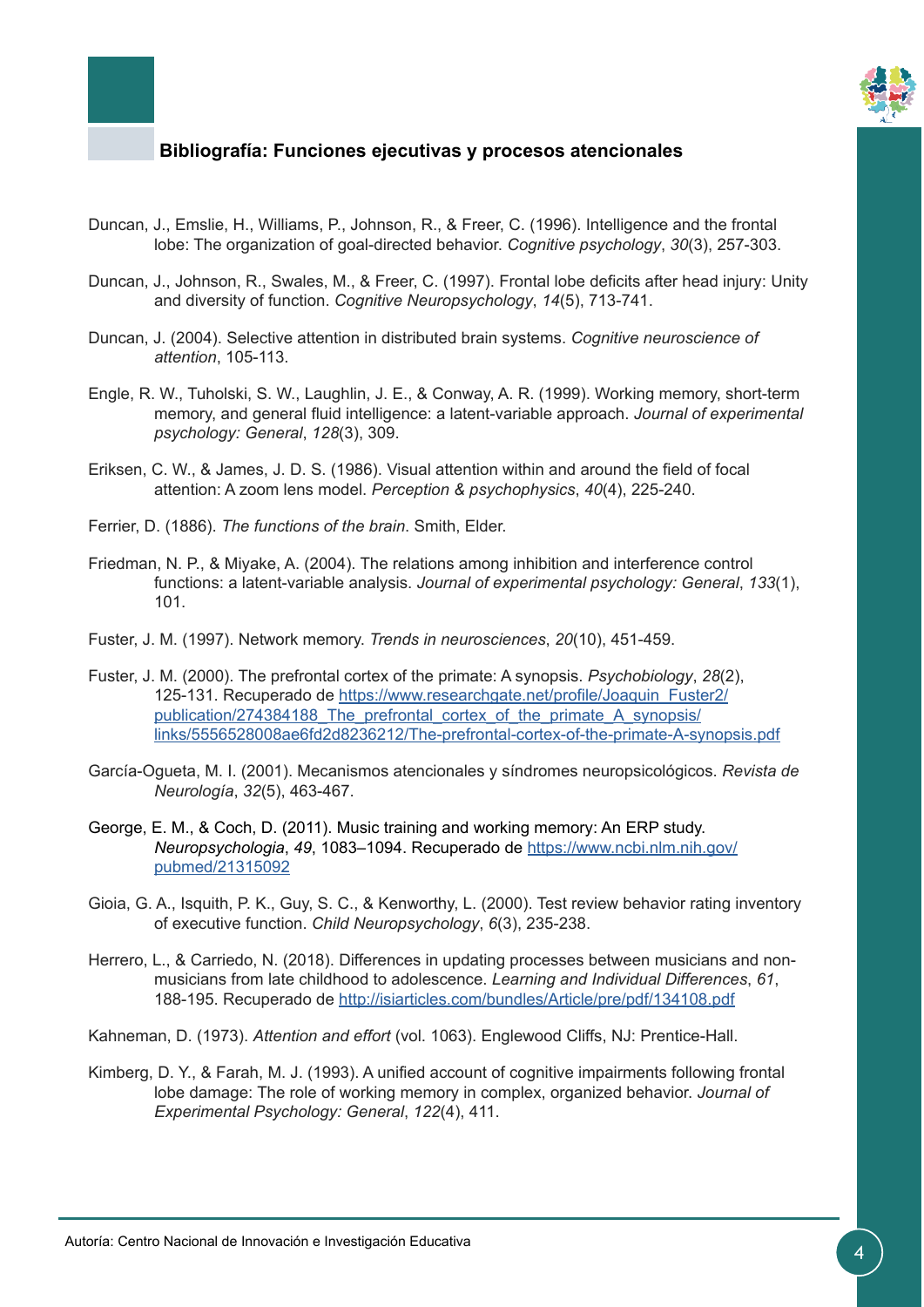

- Klenberg, L., Korkman, M., & Lahti-Nuuttila, P. (2001). Differential development of attention and executive functions in 3-to 12-year-old Finnish children. *Developmental neuropsychology*, *20*(1), 407-428.
- Kok, A. (1999). Varieties of inhibition: manifestations in cognition, event-related potentials and aging. *Acta psychologica*, *101*(2-3), 129-158.LaBerge (1995).
- LaBerge, D. (1995). *Attentional processing: The brain's art of mindfulness* (vol. 2). Harvard University Press.
- Lakes, K. D., & Hoyt, W. T. (2004). Promoting self-regulation through school-based martial arts training. *Journal of Applied Developmental Psychology*, *25*(3), 283-302.
- Lee, Y.-S., Lu, M.-J., & Ko, H.-P. (2007). Effects of skill training on working memory capacity. *Learning and Instruction*, *17*(3), 336–344. doi: [10.1016/j.learninstruc.2007.02.010](https://www.sciencedirect.com/science/article/pii/S0959475207000333?via%3Dihub)
- Lezak, M. D., (1995). *Neuropsychological assessment* (3rd ed.). New York: Oxford University Press.
- Luria, A. R. (1973). An introduction to neuro-psychology. In *The working brain*. Penguin Books Harmondsworth.
- Manjunath, N. K., & Telles, S. (2001). Improved performance in the Tower of London test following yoga. *Indian journal of physiology and pharmacology*, *45*(3), 351-354.
- Mazzocco, M. M., & Kover, S. T. (2007). A longitudinal assessment of executive function skills and their association with math performance. *Child neuropsychology*, *13*(1), 18-45. doi: [10.1080/09297040600611346](https://www.ncbi.nlm.nih.gov/pubmed/17364562)
- McCabe, D. P., Roediger III, H. L., McDaniel, M. A., Balota, D. A., & Hambrick, D. Z. (2010). The relationship between working memory capacity and executive functioning: evidence for a common executive attention construct. *Neuropsychology*, *24*(2), 222. Recuperado de [http://](http://psycnet.apa.org/buy/2010-04449-010) [psycnet.apa.org/buy/2010-04449-010](http://psycnet.apa.org/buy/2010-04449-010)
- McClelland, M. M., Cameron, C. E., Connor, C. M., Farris, C. L., Jewkes, A. M., & Morrison, F. J. (2007). Links between behavioral regulation and preschoolers' literacy, vocabulary, and math skills. *Developmental psychology*, *43*, 947. Recuperado de [http://people.oregonstate.](http://people.oregonstate.edu/~mcclellm/ms/McClelland_etal_2007DP.pdf) [edu/~mcclellm/ms/McClelland\\_etal\\_2007DP.pdf](http://people.oregonstate.edu/~mcclellm/ms/McClelland_etal_2007DP.pdf)
- Meltzer, L., Pollica, L., Barzillai, M., & Meltzer, L. (2007). *Executive function in the classroom: Embedding strategy instruction into daily teaching practices*. Executive function in education: From theory to practice, 165-193. Recuperado de [https://www.researchgate.](https://www.researchgate.net/profile/Diana_Anghel/post/Executive_function_in_children_with_or_at_risk_of_schizophrenia_or_autistic_spectrum_disorders/attachment/59d61d9479197b8077977f20/AS%3A271734022836233%401441797848613/download/EF.pdf) net/profile/Diana\_Anghel/post/Executive\_function\_in\_children\_with\_or\_at\_risk\_of [schizophrenia\\_or\\_autistic\\_spectrum\\_disorders/attachment/59d61d9479197b8077977f20/](https://www.researchgate.net/profile/Diana_Anghel/post/Executive_function_in_children_with_or_at_risk_of_schizophrenia_or_autistic_spectrum_disorders/attachment/59d61d9479197b8077977f20/AS%3A271734022836233%401441797848613/download/EF.pdf) [AS%3A271734022836233%401441797848613/download/EF.pdf](https://www.researchgate.net/profile/Diana_Anghel/post/Executive_function_in_children_with_or_at_risk_of_schizophrenia_or_autistic_spectrum_disorders/attachment/59d61d9479197b8077977f20/AS%3A271734022836233%401441797848613/download/EF.pdf)
- Miller, E. K., & Cohen, J. D. (2001). An integrative theory of prefrontal cortex function. *Annual review of neuroscience*, *24*(1), 167-202.
- Miyake, A., Friedman, N. P., Emerson, M. J., Witzki, A. H., Howerter, A., & Wager, T. D. (2000). The unity and diversity of executive functions and their contributions to complex "frontal lobe" tasks: A latent variable analysis. *Cognitive Psychology, 41*(1), 49-100.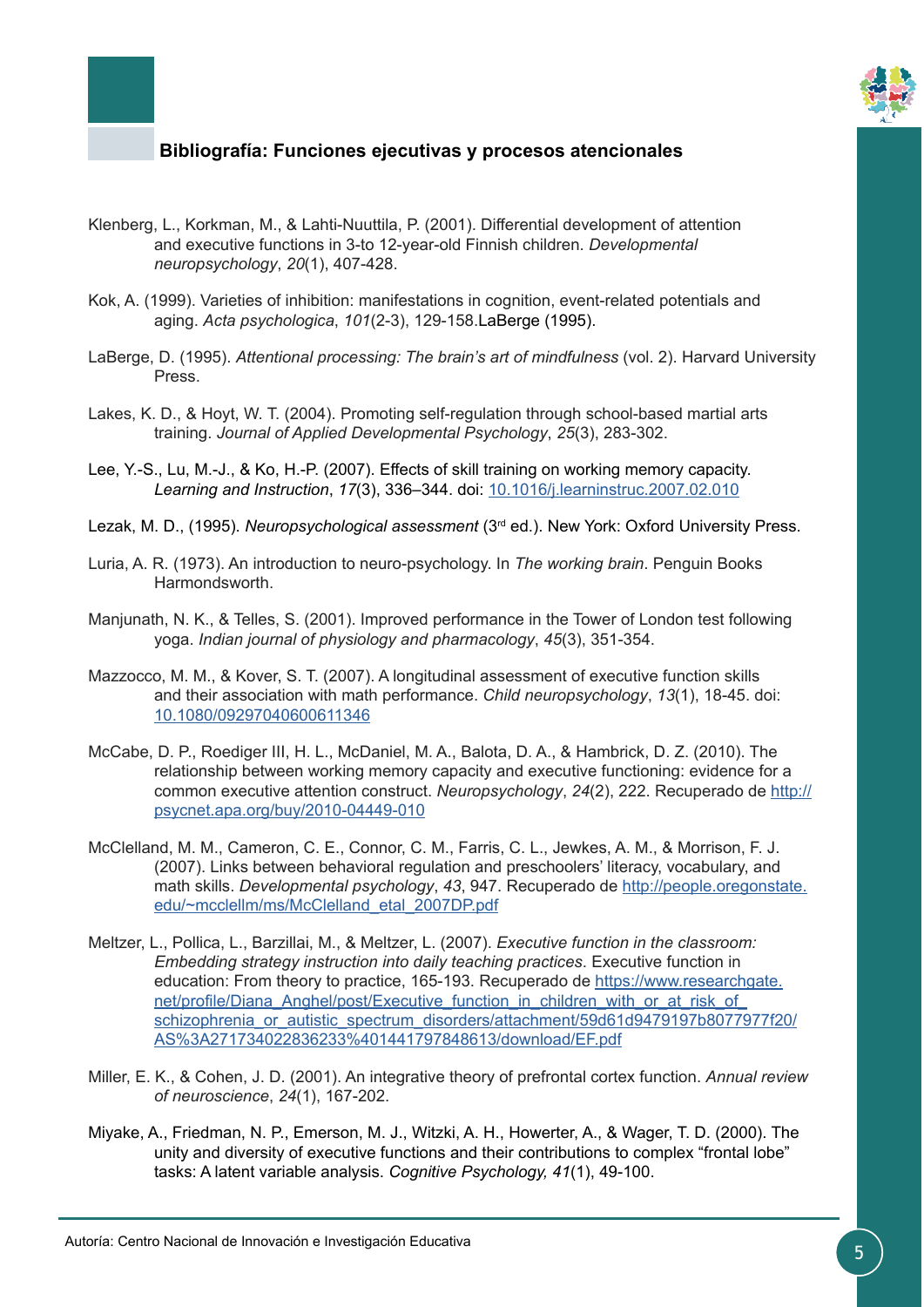

- Monsell, S. (1996). Control of mental processes. *Unsolved mysteries of the mind: Tutorial essays in cognition*, 93-148.
- Moreno, S., Bialystok, E., Barac, R., Schellenberg, E. G., Cepeda, N. J., & Chau, T. (2011). Shortterm music training enhances verbal intelligence and executive function. *Psychological science*, *22*(11), 1425-1433. Doi: [10.1177/0956797611416999](http://journals.sagepub.com/doi/abs/10.1177/0956797611416999?journalCode=pssa)
- Morris, N., & Jones, D. M. (1990). Memory updating in working memory: The role of the central executive. *British journal of psychology*, *81*(2), 111-121.
- Morrison, F. J., Ponitz, C. C., & McClelland, M. M. (2010). Self-regulation and academic achievement in the transition to school. *Child development at the intersection of emotion and cognition*, *1*, 203-224.
- Norman, D. A., & Shallice, T. (1986). Attention to action. In *Consciousness and self-regulation* (pp. 1-18). Springer US.
- Paap, K. R. (2017). Bilingualism and executive functioning. *An introduction to bilingualism: Principles and processes*.
- Passolunghi, M. C., & Pazzaglia, F. (2005). A comparison of updating processes in children good or poor in arithmetic word problem-solving. *Learning and Individual Differences, 15*(4), 257- 269.
- Posner, M. I. (1975). Psychobiology of attention. *Handbook of psychobiology*, 441-480.
- Posner, M. I. (1980). Orienting of attention. *Quarterly journal of experimental psychology*, *32*(1), 3-25.
- Posner, M. I., & Petersen, S. E. (1990). The attention system of the human brain. *Annual review of neuroscience*, *13*(1), 25-42.
- Posner, M. I., & Rothbart, M. K. (2007). Research on attention networks as a model for the integration of psychological science. *Annu. Rev. Psychol.*, *58*, 1-23. Recuperado de [http://](http://users.phhp.ufl.edu/rbauer/cognitive/Articles/posner_rothbart_integration_07.pdf) [users.phhp.ufl.edu/rbauer/cognitive/Articles/posner\\_rothbart\\_integration\\_07.pdf](http://users.phhp.ufl.edu/rbauer/cognitive/Articles/posner_rothbart_integration_07.pdf)
- Ramachandra, V., Meighan, C., & Gradzki, J. (2012). The impact of musical training on the phonological memory and the central executive: a brief report. *North American Journal of Psychology*, *14*(3), 541-548.
- Roberts Jr, R. J., & Pennington, B. F. (1996). An interactive framework for examining prefrontal cognitive processes. *Developmental neuropsychology*, *12*(1), 105-126.
- Roden, I., Grube, D., Bongard, S., & Kreutz, G. (2014). Does music training enhance working memory performance? Findings from a quasi-experimental longitudinal study. *Psychology of Music*, *42*(2), 284–298. doi: [10.1177/0305735612471239](http://journals.sagepub.com/doi/abs/10.1177/0305735612471239?journalCode=poma)
- Salthouse, T. A., Atkinson, T. M., & Berish, D. E. (2003). Executive functioning as a potential mediator of age-related cognitive decline in normal adults. *Journal of experimental psychology: General*, *132*(4), 566.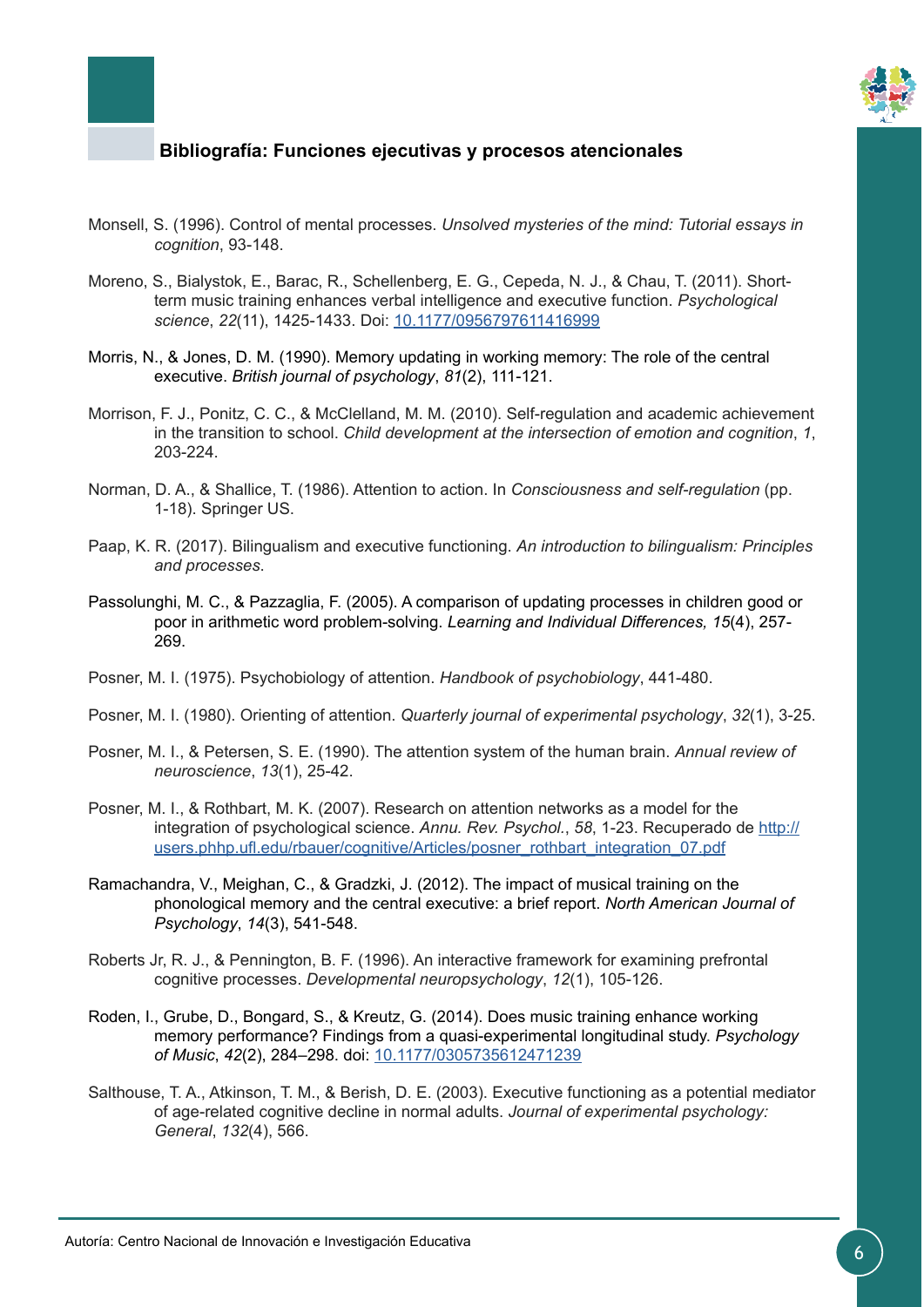

- Shiffrin, R. M., & Schneider, W. (1974). An expectancy model for memory search. *Memory & Cognition* 2, 616-628.
- Shiffrin, R. M., & Schneider, W. (1977). Controlled and automatic human information processing: II. Perceptual learning, automatic attending and a general theory. *Psychological review*, *84*(2), 127.
- Shallice, T. (1988). *From neuropsychology to mental structure*. Cambridge University Press.
- Shallice, T. I. M., & Burgess, P. W. (1991). Deficits in strategy application following frontal lobe damage in man. *Brain*, *114*(2), 727-741.
- Shallice, T. (2002). Fractionation of the supervisory system. *Principles of frontal lobe function*, 261- 277.
- Shaw, M. L., & Shaw, P. (1977). Optimal allocation of cognitive resources to spatial locations. *Journal of Experimental Psychology: Human Perception and Performance*, *3*(2), 201.
- Shiffrin, R. M., & Schneider, W. (1977). Controlled and automatic human information processing: II. Perceptual learning, automatic attending and a general theory. *Psychological review*, *84*(2), 127.
- Simmonds, D. J., Pekar, J. J., & Mostofsky, S. H. (2008). Meta-analysis of Go/No-go tasks demonstrating that fMRI activation associated with response inhibition is taskdependent. *Neuropsychologia*, *46*(1), 224-232. Recuperado de [https://www.ncbi.nlm.nih.](https://www.ncbi.nlm.nih.gov/pubmed/17850833) [gov/pubmed/17850833](https://www.ncbi.nlm.nih.gov/pubmed/17850833)
- Sohlberg, M. M., & Mateer, C. A. (1989). Training use of compensatory memory books: a three stage behavioral approach. *Journal of clinical and experimental neuropsychology*, *11*(6), 871-891.
- St Clair-Thompson, H. L., & Gathercole, S. E. (2006). Executive functions and achievements in school: Shifting, updating, inhibition, and working memory. *Quarterly journal of experimental psychology*, *59*(4), 745-759.
- Stuss, D. T., & Knight, R. T. (Eds.). (2002). *Principles of frontal lobe function*. Oxford University Press.
- Teuber, H. -L. (1972). Unity and diversity of frontal lobe functions. *Acta Neurobiologiae Experimentalist*, *32*, 615-656.
- Tsal, Y. (1983). Movement of attention across the visual field. *Journal of experimental Psychology: Human Perception and performance*, *9*(4), 523.
- Van Zomeren, A. H., & Brouwer, W. (1994). Theories and concepts of attention. *Clinical neuropsychology of attention*, (2), 7-38.
- Verburgh, L., Scherder, E. J., van Lange, P. A., & Oosterlaan, J. (2014). Executive functioning in highly talented soccer players. *PloS one*, *9*(3), e91254. Recuperado de [http://journals.plos.](http://journals.plos.org/plosone/article?id=10.1371/journal.pone.0091254) [org/plosone/article?id=10.1371/journal.pone.0091254](http://journals.plos.org/plosone/article?id=10.1371/journal.pone.0091254)